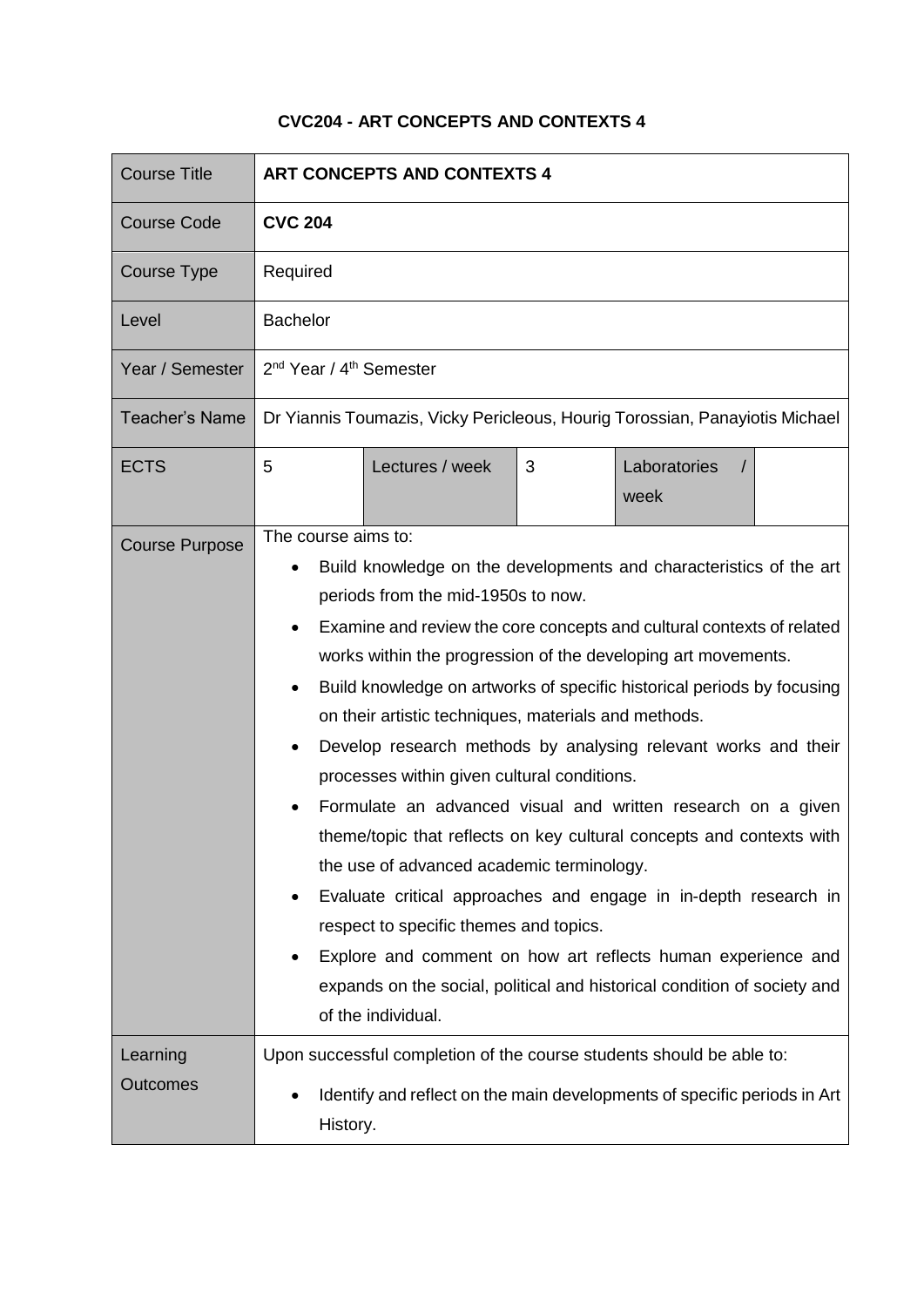|                       | Employ a variety of critical approaches and methods towards an<br>$\bullet$           |  |  |  |
|-----------------------|---------------------------------------------------------------------------------------|--|--|--|
|                       | understanding of concepts and contexts in art.                                        |  |  |  |
|                       | Demonstrate ability in in depth research, visual analysis and critical                |  |  |  |
|                       | thinking.                                                                             |  |  |  |
|                       | Execute analytical study of specific subjects and pivotal art concepts.<br>$\bullet$  |  |  |  |
|                       | Distinguish the artwork's formal characteristics and review its<br>$\bullet$          |  |  |  |
|                       | processes of making.                                                                  |  |  |  |
|                       | Discuss and critically reflect on how an artwork's visual identity is                 |  |  |  |
|                       | shaped by its context and content.                                                    |  |  |  |
|                       | Interpret art works through historical, social and cultural parameters.               |  |  |  |
|                       | Implement strong oral and written communication skills with the use                   |  |  |  |
|                       | of appropriate terminology.                                                           |  |  |  |
|                       | Develop appreciation towards the imaginative ways in which Art and                    |  |  |  |
|                       | Culture shape our identity and reflect on our word.                                   |  |  |  |
|                       | Formulate and demonstrate critical associations between art and                       |  |  |  |
|                       | other disciplines (e.g., science, politics, etc.)                                     |  |  |  |
|                       | Create advanced visual and conceptual speculations in respect to<br>٠                 |  |  |  |
|                       |                                                                                       |  |  |  |
|                       | current urgencies related to socio-political and cultural context.                    |  |  |  |
|                       | Appraise imaginative possibilities in creative thinking and making.                   |  |  |  |
| Prerequisites         | <b>CVC 203</b><br>Corequisites                                                        |  |  |  |
| <b>Course Content</b> | Cold War aesthetics, Staging Spectacles and Consumerism:<br>$\bullet$                 |  |  |  |
|                       | Introduction to the Art of the Fifties.                                               |  |  |  |
|                       |                                                                                       |  |  |  |
|                       | The Pop Rebellion and the New Avant-Garde: Introduction to the Art of<br>the Sixties. |  |  |  |
|                       |                                                                                       |  |  |  |
|                       | Performativities of the Body, Shaping Identities and Gender                           |  |  |  |
|                       | Representations: Introduction to the Art of the Seventies.                            |  |  |  |
|                       | Art as Commodity and Fetishization in the Global Technological Hype:<br>٠             |  |  |  |
|                       | Introduction to the Art of the Eighties.                                              |  |  |  |
|                       | Globalization and the Digital Shift, Relational Aesthetics and the Quest<br>٠         |  |  |  |
|                       | to the [Multicultural] Other: Introduction the Art of the Nineties.                   |  |  |  |
|                       | Localities versus Globalities, Redistribution and Circulation of Images<br>٠          |  |  |  |
|                       | and Cultures: Introduction to the Art of the 21 <sup>st</sup> Century.                |  |  |  |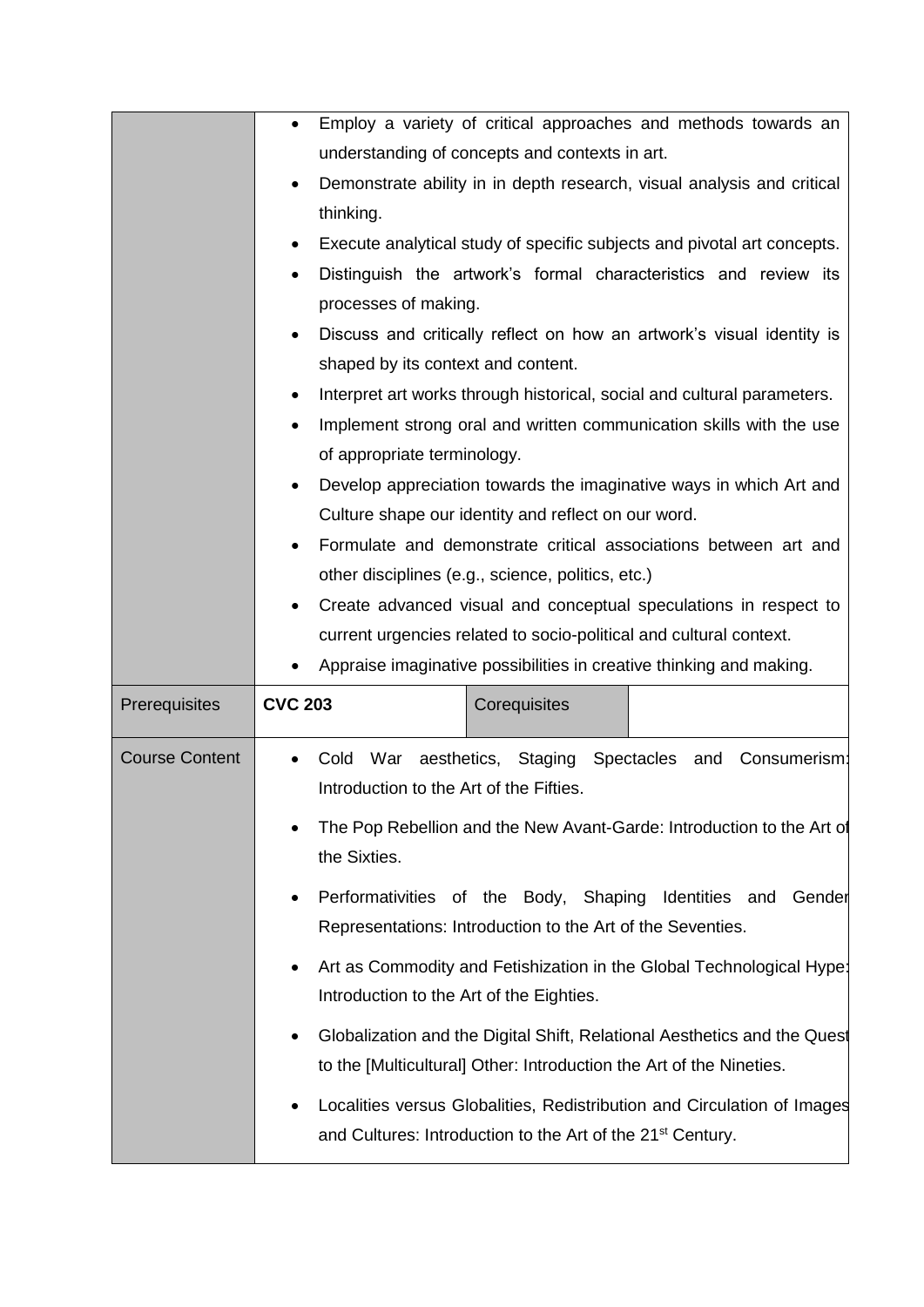|                         | Politics of Space - Place. Conflicting Identities in Post-Colonial<br>$\bullet$<br><b>Contexts: Art Now.</b>                                                                                                                    |  |  |  |
|-------------------------|---------------------------------------------------------------------------------------------------------------------------------------------------------------------------------------------------------------------------------|--|--|--|
| Teaching<br>Methodology | Extended project briefings, exercises, illustrated lectures and group critiques.<br>Emphasis is given on the familiarisation with the local art scene: gallery and<br>museum visits are therefore a core element of the course. |  |  |  |
| Bibliography            | <b>Book References</b>                                                                                                                                                                                                          |  |  |  |
|                         | Foster, H., Kraus, R., Art Since 1900: Modernism · Antimodernism ·<br>Postmodernism. London: Thames and Hudson, 2016.                                                                                                           |  |  |  |
|                         | Robertson, J., Mc Daniel, G., Themes of Contemporary Art: Visual Art after<br>1980. Oxford: Oxford university Press, 2016.                                                                                                      |  |  |  |
|                         | Fleming, J., Honour, H., A World History of Art. London: Laurence King, 2009.                                                                                                                                                   |  |  |  |
|                         | Dixon, A., Art: The Definitive Visual Guide. London: Dorling Kindersley, 2018.                                                                                                                                                  |  |  |  |
|                         | Lymberopoulou, A., Bracewell-Homer, P., Robinson, J. Art & Visual Culture:<br>A Reader. New York: Harry n. Abrams, 2013.                                                                                                        |  |  |  |
|                         | Kyung, A., Cerasi, J., Who's Afraid of Contemporary Art? London: Thames<br>and Hudson, 2017.                                                                                                                                    |  |  |  |
|                         | Hopkins, D., After Modern Art (1945-2017). Oxfrord: Oxford University Press,<br>2018.                                                                                                                                           |  |  |  |
|                         | Cox, G., Lund, J., The Contemporary Condition, Introductory Thoughts on<br>Contemporaneity and Contemporary Art. New York: Sternberg Press, 2016.                                                                               |  |  |  |
|                         | Cook, S., Documents of Contemporary Art: Information. London: Whitechapel<br>Gallery, Massachusetts: The MIT Press, 2016.                                                                                                       |  |  |  |
| Assessment              | Overall, the course is evaluated as follows:                                                                                                                                                                                    |  |  |  |
|                         |                                                                                                                                                                                                                                 |  |  |  |
|                         | <b>Final Assessment 34%</b>                                                                                                                                                                                                     |  |  |  |
|                         | <b>Course work 66%</b>                                                                                                                                                                                                          |  |  |  |
|                         | Interim Critique 33%                                                                                                                                                                                                            |  |  |  |
|                         | Final Critique 33%                                                                                                                                                                                                              |  |  |  |